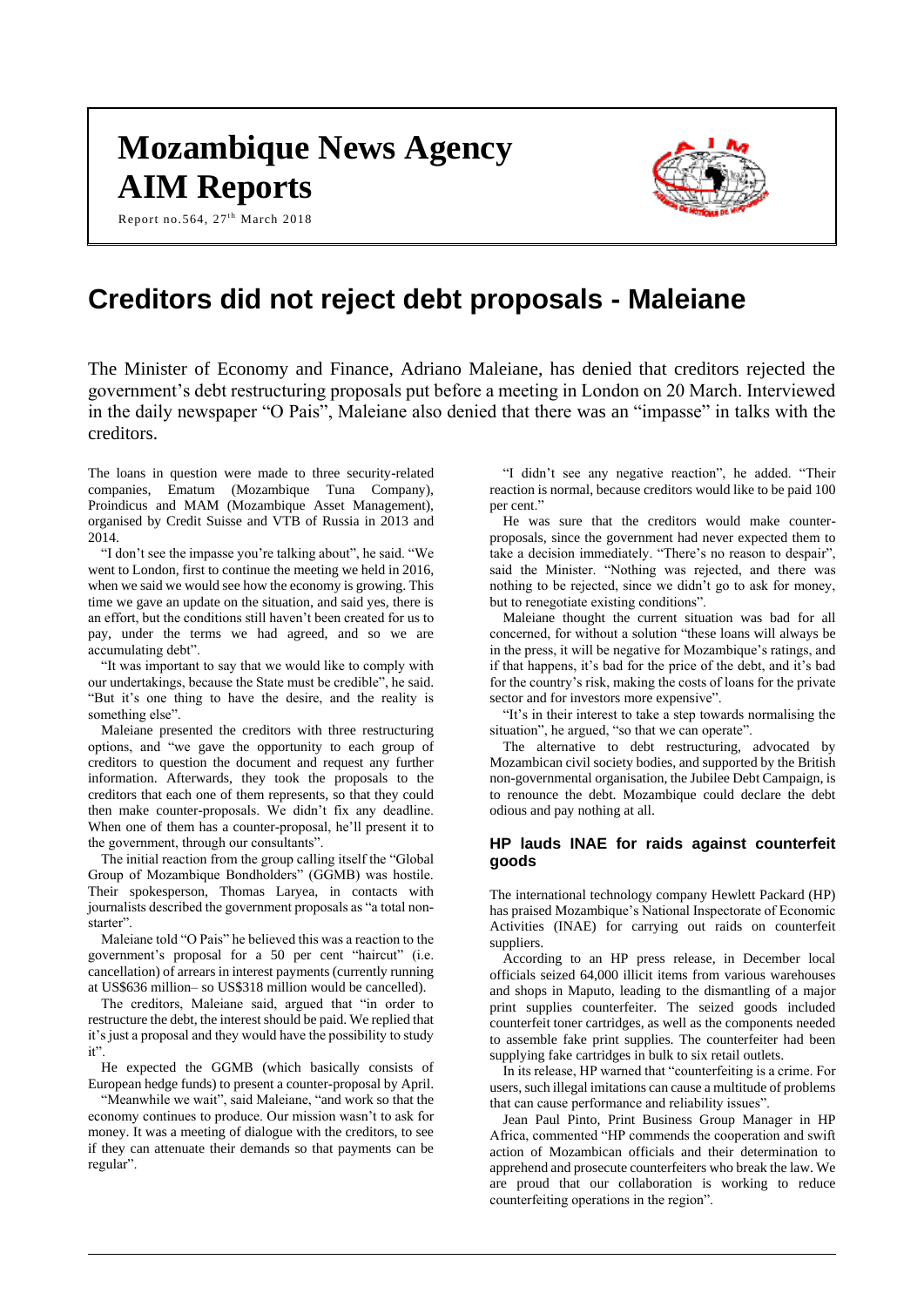# **Battery Minerals granted graphite mining licence**

The Australian mining company Battery Minerals (formerly known as Metals of Africa) on 26 March announced that it has been granted a mining licence for its Montepuez graphite project in the northern Mozambican province of Cabo Delgado.

The company now has in place all the conditions to begin production by the end of this year. When exports begin early next year the company will be shipping between 45,000 and 50,000 tonnes per year of graphite concentrate. In phase two, production will increase to at least 100,000 tonnes per year.

According to a statement from Battery Minerals, it has "passed another major milestone in its path to becoming a significant graphite supplier to the lithium battery industry".

Battery Minerals Managing Director David Flanagan stressed his gratitude to the Minister of Mineral Resources and Energy, Max Tonela, and his staff "for granting our Mining Licence and their efficient processing of our Mining Licence application".

The company has already signed four binding offtake agreements for up to 41,000 tonnes per annum of graphite concentrate. The graphite will be trucked to the port of Pemba where it will be shipped to market.

When operational, the project will create more than 170 local jobs. The project has a mine life of twenty years.

Graphite is a form of carbon that is highly valued due to its properties as a conductor of electricity. It is used in batteries and fuel cells and is the basis for the "miracle material" graphene, which is the strongest material ever measured, with vast potential for use in the electronics industries.

The company expects there to be a global shortage of graphite from 2020 due to a huge increase in demand for electric vehicles and rechargeable batteries.

# **Mustang Resources finds high-grade graphite deposit**

The Australian mining company Mustang Resources has announced that it has found high-grade graphite and vanadium at its Caula Project in Cabo Delgado province.

Results from 65 samples taken during test drilling had yields above 15 per cent Total Graphitic Carbon. According to Mustang, "these results confirm the high-grade nature of the Caula deposit and establish the project in the top quartile highgrade large flake graphite deposits globally".

The company expects that these results will lead to an expansion of the JORC Inferred Mineral Resource estimate (JORC is the Australian code for reporting mineral resources estimates). Managing Director Bernard Olivier commented, "Caula goes from strength to strength, as these new results show. We have very high graphite grades, substantial widths and a very significant proportion of large and jumbo flake sizes".

He added, "now, in addition to the outstanding graphite mineralisation, we are establishing the presence of substantial vanadium mineralisation".

The company's new strategy is focussed on speeding up the development of the project, and it hopes to deliver its first minerals in the first half of next year.

Vanadium is mainly used as an additive to strengthen steel. However, it is now being used in a new generation of rechargeable batteries.

This is a condensed version of the AIM daily news service - for details contac[t pfauvet@live.com](mailto:pfauvet@live.com)

**\_\_\_\_\_\_\_\_\_\_\_\_\_\_\_\_\_\_\_\_\_\_\_\_\_\_\_\_\_\_\_\_\_\_\_\_\_\_\_\_\_\_\_\_\_\_\_\_\_**

# **Britain announces new High Commissioner to Mozambique**

Britain has announced it will for the first time appoint a black female career diplomat to the post of High Commissioner. NneNne Iwuji-Eme will be Britain's High Commissioner to Mozambique, replacing Joanna Kuenssberg in July.

NneNne Iwuji-Eme has worked for 16 years at the Foreign and Commonwealth Office, with roles ranging from economic adviser for Africa to chief press officer to the Africa Minister.

She has also worked as an economist in the Department for Environment, Food, and Rural Affairs, and for Royal Dutch Shell. Her most recent posting was to Brazil as First Secretary Prosperity and Acting Prosperity Consul.

NneNne Iwuji-Eme commented: "it is an honour and a privilege to be appointed High Commissioner to Mozambique. I hope my appointment as the first British black female career diplomat to this position will inspire young talent, regardless of race or background, to pursue their ambitions in the Foreign Office. I look forward to forging even stronger connections between Britain and Mozambique two close members of the Commonwealth family".

Just under a third of Britain's heads of mission are women, an improvement of two hundred percent over the last decade.

# **First turbine in power station switched on**

The Maputo combined cycle power station switched on the first of its gas turbines on 26 March. By August, this new power station should be working at full capacity, generating 106 megawatts. The station is using natural gas from Temane, in the southern province of Inhambane.

"There are several phases", said Narendra Gulab, director of generation of the public electricity company, EDM. "Within a week the power station will begin to inject into the grid between two and three megawatts, just from the first turbine. The second turbine will be switched on in about a month, and as from May or June, we shall generate 106 megawatts".

The project has been financed by Japan with US\$170 million, while EDM has provided US\$13 million from its own funds.

Gulab told reporters that the new gas-fired power station adds 25 per cent to the electricity supply for southern Mozambique. It will increase the quality and improve the reliability of the electricity supplied to consumers.

"Over the past two or three years, we have lived through emergencies when it was necessary to have power restrictions", he added. "This power station will reduce the risks of interruptions in the supply of electricity to Maputo and Matola cities".

The new station is located on the grounds of a coal-fired power station that was dismantled several years ago. But the transmission lines linking it to the main sub-stations in the Greater Maputo area still exist, and can be used to transmit power from the new gas turbines.

As for human resources, Gulab said that 40 Mozambican technical staff have been recruited, half of them women. A group of 15 Mozambican are undergoing training in Japan. Eventually 67 Mozambicans will operate the station.

This is the only combined cycle power station in southern Africa. A combined cycle is much more efficient than traditional forms of combustion. The gas turbine generates electricity while the waste heat from the gas turbine is used to make steam to generate additional electricity via a steam turbine. This both increases energy efficiency and reduces emissions of greenhouse gases.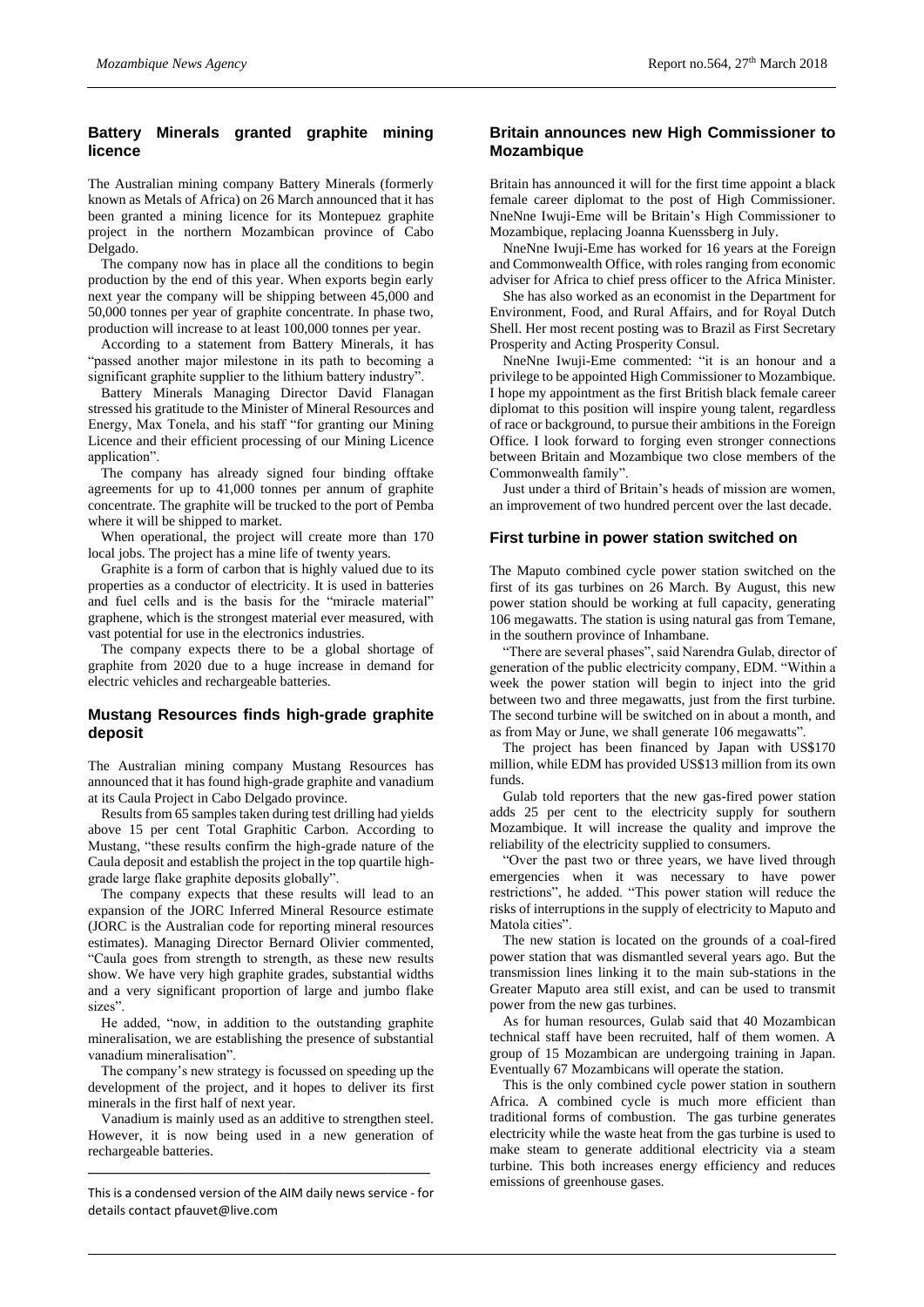#### **Assembly passes bill on state business sector**

The Mozambican parliament, the Assembly of the Republic, on 21 March passed a government bill that establishes principles and rules for the entire state business sector.

The state business sector consists of public companies, which are 100 per cent owned by the state and, in principle, should only exist in strategic sectors, and a much larger number of "participated companies", which are set up as limited companies under the Commercial Code, but in which the state is a shareholder.

The new law establishes a common legal framework for both forms of state property. All will have the same structure of a general meeting of shareholders that elects a board of directors, which then draws up the company's plans and budgets, and also a three-member Supervisory Board, including a certified auditor or accountant, which inspects and issues opinions on the company's accounts.

All the companies must sign a contract-programme with the government, to guarantee coverage of the costs of any social component of the public service provided, which must be approved by the Minister of Finance. The contract-programme fixes the criteria for any subventions from the state budget.

All the companies are subject, not only to their internal controls, but to external audits, by independent auditors, and risk management. The financial controls must include an analysis of sustainability, and an assessment of the legality, efficiency and effectiveness of the company management, as well as measures to prevent and manage fiscal risk, and limits to indebtedness.

The acquisition of goods and services by the companies is governed by a set of principles including the pursuit of the public interest, transparency, publicity, competition and impartiality.

A set of regulations, putting flesh on the bare bones of this law must be published within 180 days. All the existing companies then have a further 180 days to bring themselves into line with the provisions of the law and its regulations.

The bill passed its first reading by 134 votes to 32. Deputies from the ruling Frelimo Party and from the Mozambique Democratic Movement (MDM) voted in favour, while Renamo voted against.

The Assembly also passed the second and final reading of a government bill amending the 2007 law which set up the Financial Intelligence Office (GIFIM), in order to strengthen GIFIM's anti-terrorist role.

The bill defines GIFIM's task as to prevent the use of the Mozambican financial system, and any other sectors of economic activity, in money laundering, the financing of terrorism, and other organised transnational crime.

GIFIM must collect and analyse information on suspicious economic or financial operations that might indicate money laundering, the financing of terrorism or connected crimes, and collaborate with law enforcement agencies in identifying funds and assets resulting from transnational organised crime.

The Office must also monitor implementation of sanctions decreed by the United Nations Security Council.

When there is sufficient evidence of money laundering or financing of terrorism, GIFIM must immediately call on the Public Prosecutor's Office to suspend the operations in question, and initiate criminal proceedings.

Both opposition parties continued to oppose the bill, arguing that GIFIM could not be independent if it was subordinate to the executive, and demanding that it be subordinate to the Assembly instead.

Frelimo's absolute majority in the Assembly ensured that the bill passed, by 123 votes to 45.

#### **Policemen arrested over escape**

The Mozambican police have arrested all the police officers who were on duty at the top security cells, appended to the Maputo City Police Command, when three dangerous criminals escaped recently.

The spokesperson for the General Command of the police, Inacio Dina, told reporters on 20 March that a magistrate has formalised the detention of the group "since it is strongly suspected that some of them facilitated the escape" Investigations were continuing "to ascertain the degree of participation of each of them".

Dina did not give the exact date of the escape, or the names of the three escapees. He said that two of them were accused of kidnapping and armed robbery, while the third had been charged with the murder of two policemen.

As for other significant crimes that have occurred in the past week, Dina said that five individuals had been detained, in Maputo and in the northern city of Lichinga, after they were found in possession of counterfeit currency. They were carrying 85 notes of a thousand meticais, all of them forged.

Dina said there has recently been an upsurge in the seizure of counterfeit currency, and those arrested include both Mozambicans and foreign nationals.

Meanwhile, the National Criminal Investigation Service (SERNIC) on 21 March announced the arrest of six members of a gang accused of kidnapping a Chinese citizen in Boane district, about 30 kilometres west of Maputo, on 9 February.

The head of the SERNIC public relations department, Leonardo Simbine, told reporters that the police also seized five vehicles used by the gang, one AK-47 assault rifle and one pistol.

"This is a gang that has been operating in Maputo province since 2015", said Simbine. He declined to name the arrested criminals, or give any further details for fear of disturbing the ongoing investigations.

The Chinese victim was released five days after the kidnapping. A ransom was paid, but the amount has not been revealed.

#### **Sweden provides grant to EDM**

Mozambique's publicly owned electricity company, EDM, and the Swedish embassy on 19 March launched a "Project Preparation Programme", under which Sweden will grant EDM 52.5 million Swedish crowns (US\$6.4 million).

The programme, which will run until 2021, will include studies on efficiency, capacity building and environmental impact assessments in the energy sector. Thus, it is hoped, will facilitate interaction with other potential funding agencies.

At the ceremony, EDM chairperson Mateus Magala said the funding will help expand access to electricity and support bankable projects in Mozambican communities. He said this is a unique experience in funding the preparation of projects, and fills a gap in the company's operations.

Among the initiatives where studies can now advance, due to the Swedish grant, are the second phase of the Mavuzi hydroelectric power station in the central province of Manica, small hydropower stations at Tsate (also in Manica), Messalo (Cabo Delgado) and Mugeba (Zambezia), and transmission lines from the northern city of Nampula to the coastal district of Angoche, from Chimuara to Dondo, in Sofala province, from Macia to Chonguene, in the southern province of Gaza, from Ressano Garcia, on the South African border, to the industrial area of Beluluane, on the outskirts of Maputo, and from Maputo to Salamanga.